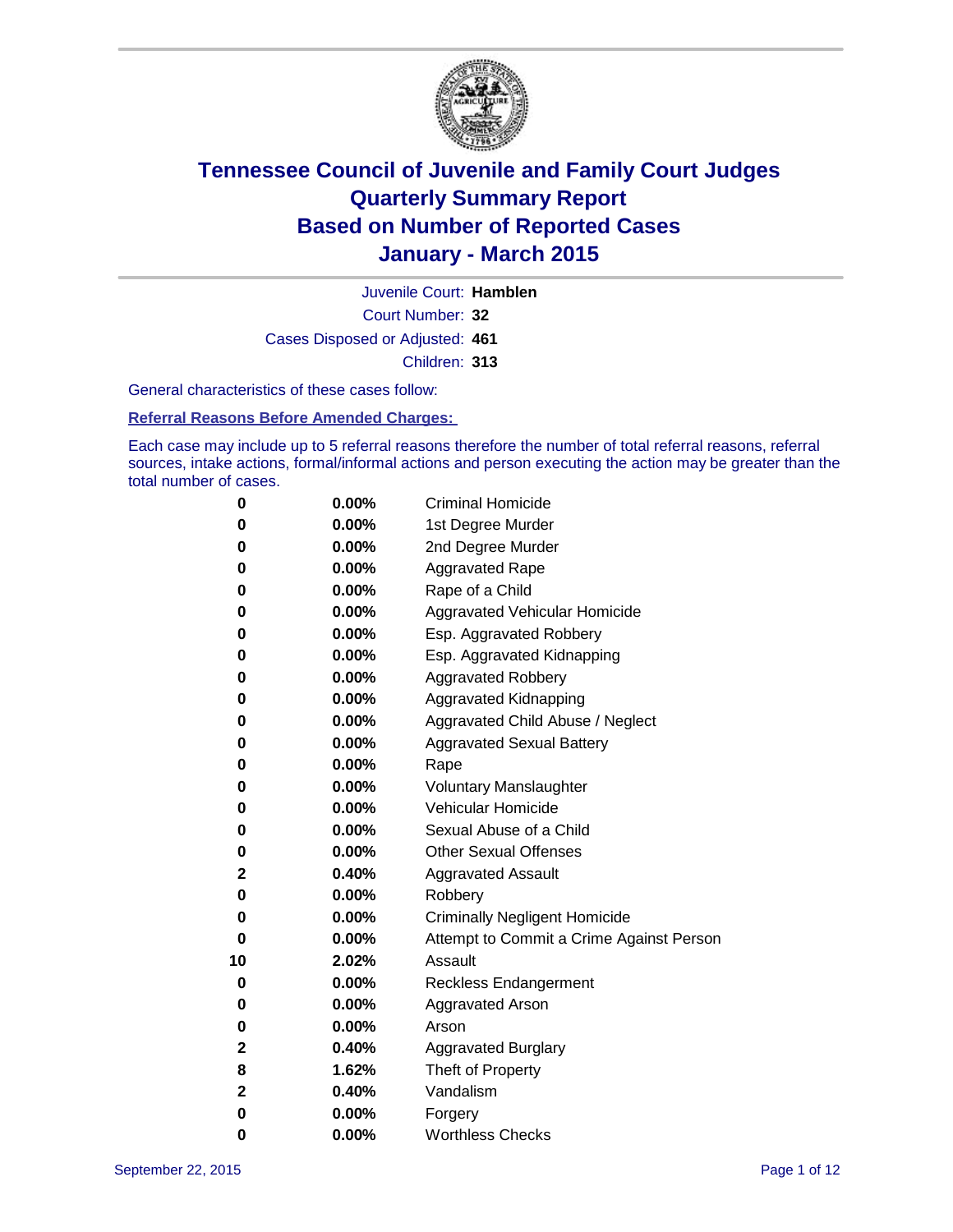

Court Number: **32** Juvenile Court: **Hamblen** Cases Disposed or Adjusted: **461** Children: **313**

### **Referral Reasons Before Amended Charges:**

Each case may include up to 5 referral reasons therefore the number of total referral reasons, referral sources, intake actions, formal/informal actions and person executing the action may be greater than the total number of cases.

| 0            | $0.00\%$ | Illegal Possession / Fraudulent Use of Credit / Debit Cards |
|--------------|----------|-------------------------------------------------------------|
| 0            | 0.00%    | <b>Burglary</b>                                             |
| 0            | 0.00%    | Unauthorized Use of a Vehicle                               |
| 0            | 0.00%    | <b>Cruelty to Animals</b>                                   |
| 0            | 0.00%    | Sale of Controlled Substances                               |
| 1            | 0.20%    | <b>Other Drug Offenses</b>                                  |
| 8            | 1.62%    | Possession of Controlled Substances                         |
| 0            | 0.00%    | <b>Criminal Attempt</b>                                     |
| 2            | 0.40%    | Carrying Weapons on School Property                         |
| 0            | 0.00%    | Unlawful Carrying / Possession of a Weapon                  |
| 1            | 0.20%    | <b>Evading Arrest</b>                                       |
| 1            | 0.20%    | Escape                                                      |
| 1            | 0.20%    | Driving Under Influence (DUI)                               |
| 1            | 0.20%    | Possession / Consumption of Alcohol                         |
| 4            | 0.81%    | Resisting Stop, Frisk, Halt, Arrest or Search               |
| 0            | 0.00%    | <b>Aggravated Criminal Trespass</b>                         |
| 1            | 0.20%    | Harassment                                                  |
| 0            | 0.00%    | Failure to Appear                                           |
| 0            | 0.00%    | Filing a False Police Report                                |
| 2            | 0.40%    | Criminal Impersonation                                      |
| 12           | 2.42%    | <b>Disorderly Conduct</b>                                   |
| 1            | 0.20%    | <b>Criminal Trespass</b>                                    |
| 0            | $0.00\%$ | <b>Public Intoxication</b>                                  |
| 0            | 0.00%    | Gambling                                                    |
| 21           | 4.24%    | <b>Traffic</b>                                              |
| 0            | 0.00%    | Local Ordinances                                            |
| 0            | 0.00%    | Violation of Wildlife Regulations                           |
| 5            | 1.01%    | Contempt of Court                                           |
| 31           | 6.26%    | Violation of Probation                                      |
| 7            | 1.41%    | Violation of Aftercare                                      |
| $\mathbf{2}$ | 0.40%    | <b>Unruly Behavior</b>                                      |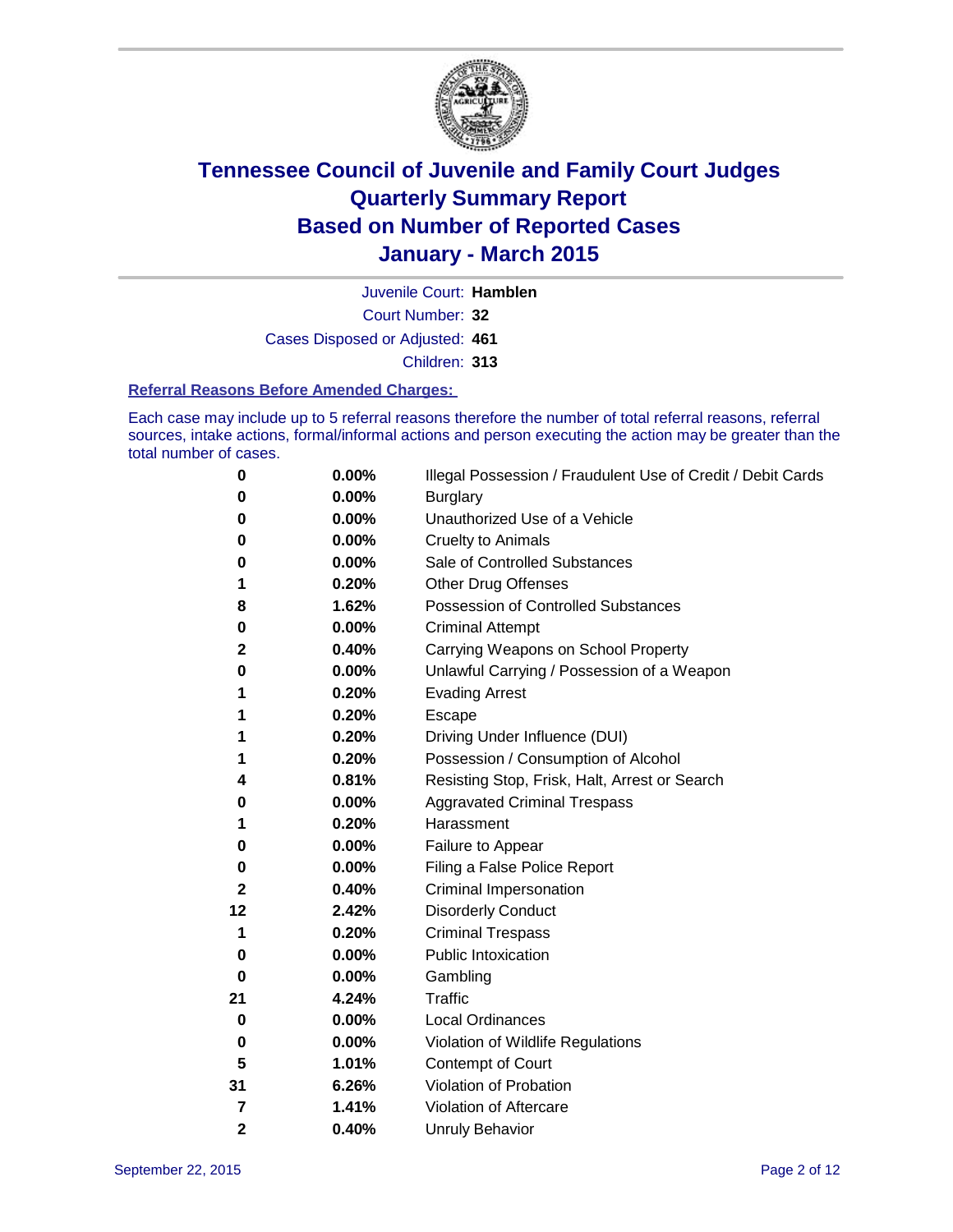

Court Number: **32** Juvenile Court: **Hamblen** Cases Disposed or Adjusted: **461** Children: **313**

#### **Referral Reasons Before Amended Charges:**

Each case may include up to 5 referral reasons therefore the number of total referral reasons, referral sources, intake actions, formal/informal actions and person executing the action may be greater than the total number of cases.

| 19           | 3.84%    | Truancy                                |
|--------------|----------|----------------------------------------|
| 4            | 0.81%    | In-State Runaway                       |
| 0            | 0.00%    | Out-of-State Runaway                   |
| 3            | 0.61%    | Possession of Tobacco Products         |
| $\mathbf{2}$ | 0.40%    | Violation of a Valid Court Order       |
| 0            | 0.00%    | <b>Violation of Curfew</b>             |
| 1            | 0.20%    | Sexually Abused Child                  |
| 0            | 0.00%    | <b>Physically Abused Child</b>         |
| 54           | 10.91%   | Dependency / Neglect                   |
| 8            | 1.62%    | <b>Termination of Parental Rights</b>  |
| 0            | 0.00%    | <b>Violation of Pretrial Diversion</b> |
| 6            | 1.21%    | Violation of Informal Adjustment       |
| 193          | 38.99%   | <b>Judicial Review</b>                 |
| 0            | $0.00\%$ | <b>Administrative Review</b>           |
| 0            | 0.00%    | <b>Foster Care Review</b>              |
| 17           | 3.43%    | Custody                                |
| 9            | 1.82%    | Visitation                             |
| 1            | 0.20%    | Paternity / Legitimation               |
| 0            | 0.00%    | <b>Child Support</b>                   |
| 0            | 0.00%    | <b>Request for Medical Treatment</b>   |
| 0            | 0.00%    | <b>Consent to Marry</b>                |
| 53           | 10.71%   | Other                                  |
| 495          | 100.00%  | <b>Total Referrals</b>                 |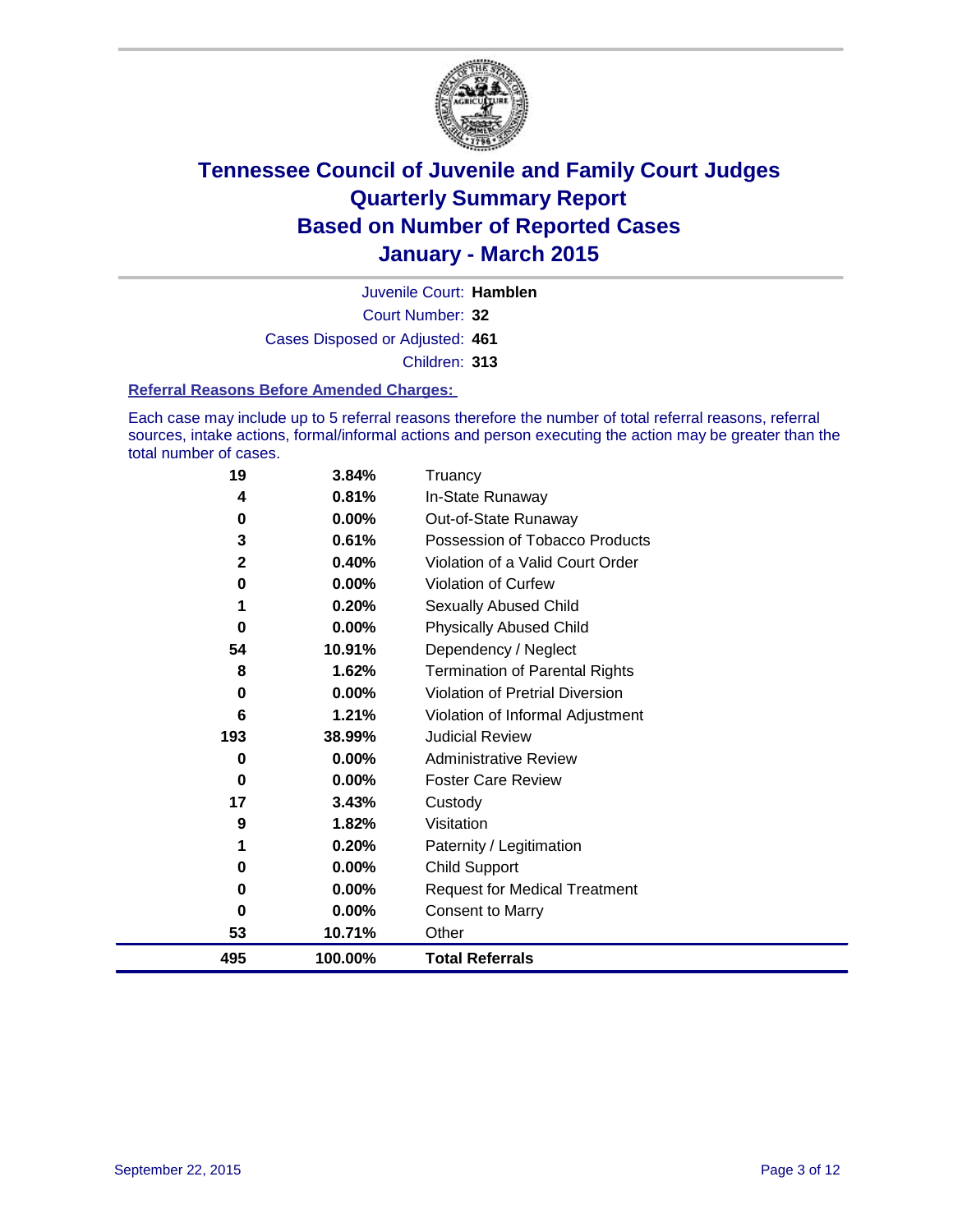

| Juvenile Court: Hamblen         |  |
|---------------------------------|--|
| Court Number: 32                |  |
| Cases Disposed or Adjusted: 461 |  |
| Children: 313                   |  |
| <b>Referral Sources: 1</b>      |  |

| 495      | 100.00%  | <b>Total Referral Sources</b>     |
|----------|----------|-----------------------------------|
| 0        | $0.00\%$ | Other                             |
| 5        | 1.01%    | <b>Unknown</b>                    |
| 0        | $0.00\%$ | Hospital                          |
| 1        | 0.20%    | Child & Parent                    |
| 6        | 1.21%    | Victim                            |
| 1        | 0.20%    | <b>Other Court</b>                |
| 0        | $0.00\%$ | Social Agency                     |
| 209      | 42.22%   | <b>Court Staff</b>                |
| 0        | $0.00\%$ | <b>District Attorney's Office</b> |
| 0        | $0.00\%$ | <b>Other State Department</b>     |
| 130      | 26.26%   | <b>DCS</b>                        |
| 0        | $0.00\%$ | <b>CSA</b>                        |
| 19       | 3.84%    | School                            |
| $\bf{0}$ | 0.00%    | Self                              |
| 14       | 2.83%    | <b>Relatives</b>                  |
| 32       | 6.46%    | Parents                           |
| 78       | 15.76%   | Law Enforcement                   |

### **Age of Child at Referral: 2**

| 313 | 100.00%  | <b>Total Child Count</b> |
|-----|----------|--------------------------|
| 0   | 0.00%    | Unknown                  |
| 0   | $0.00\%$ | Ages 19 and Over         |
| 55  | 17.57%   | Ages 17 through 18       |
| 76  | 24.28%   | Ages 15 through 16       |
| 45  | 14.38%   | Ages 13 through 14       |
| 18  | 5.75%    | Ages 11 through 12       |
| 119 | 38.02%   | Ages 10 and Under        |

<sup>1</sup> If different than number of Referral Reasons (495), verify accuracy of your court's data.

One child could be counted in multiple categories, verify accuracy of your court's data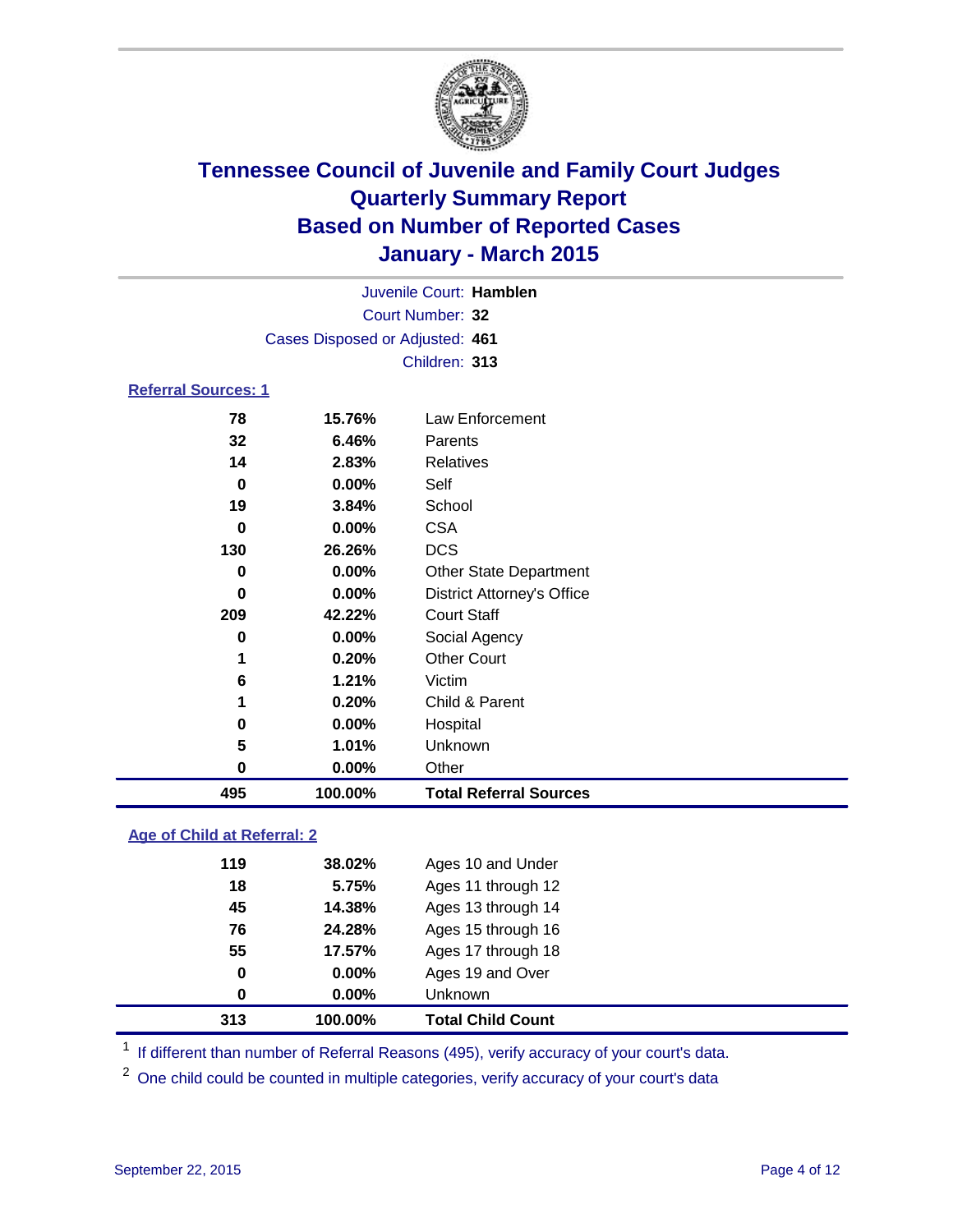

| Juvenile Court: Hamblen                 |                                 |                          |  |  |  |
|-----------------------------------------|---------------------------------|--------------------------|--|--|--|
| Court Number: 32                        |                                 |                          |  |  |  |
|                                         | Cases Disposed or Adjusted: 461 |                          |  |  |  |
|                                         |                                 | Children: 313            |  |  |  |
| <b>Sex of Child: 1</b>                  |                                 |                          |  |  |  |
| 172                                     | 54.95%                          | Male                     |  |  |  |
| 140                                     | 44.73%                          | Female                   |  |  |  |
| 1                                       | 0.32%                           | Unknown                  |  |  |  |
| 313                                     | 100.00%                         | <b>Total Child Count</b> |  |  |  |
| Race of Child: 1                        |                                 |                          |  |  |  |
| 284                                     | 90.73%                          | White                    |  |  |  |
| 11                                      | 3.51%                           | African American         |  |  |  |
| $\bf{0}$                                | 0.00%                           | Native American          |  |  |  |
| $\mathbf 0$                             | 0.00%                           | Asian                    |  |  |  |
| 18                                      | 5.75%                           | Mixed                    |  |  |  |
| $\mathbf 0$                             | 0.00%                           | Unknown                  |  |  |  |
| 313                                     | 100.00%                         | <b>Total Child Count</b> |  |  |  |
| <b>Hispanic Origin: 1</b>               |                                 |                          |  |  |  |
| 46                                      | 14.70%                          | Yes                      |  |  |  |
| 267                                     | 85.30%                          | No                       |  |  |  |
| $\bf{0}$                                | 0.00%                           | Unknown                  |  |  |  |
| 313                                     | 100.00%                         | <b>Total Child Count</b> |  |  |  |
| <b>School Enrollment of Children: 1</b> |                                 |                          |  |  |  |
| 233                                     | 74.44%                          | Yes                      |  |  |  |
| 58                                      | 18.53%                          | No                       |  |  |  |
| 22                                      | 7.03%                           | Unknown                  |  |  |  |
| 313                                     | 100.00%                         | <b>Total Child Count</b> |  |  |  |

One child could be counted in multiple categories, verify accuracy of your court's data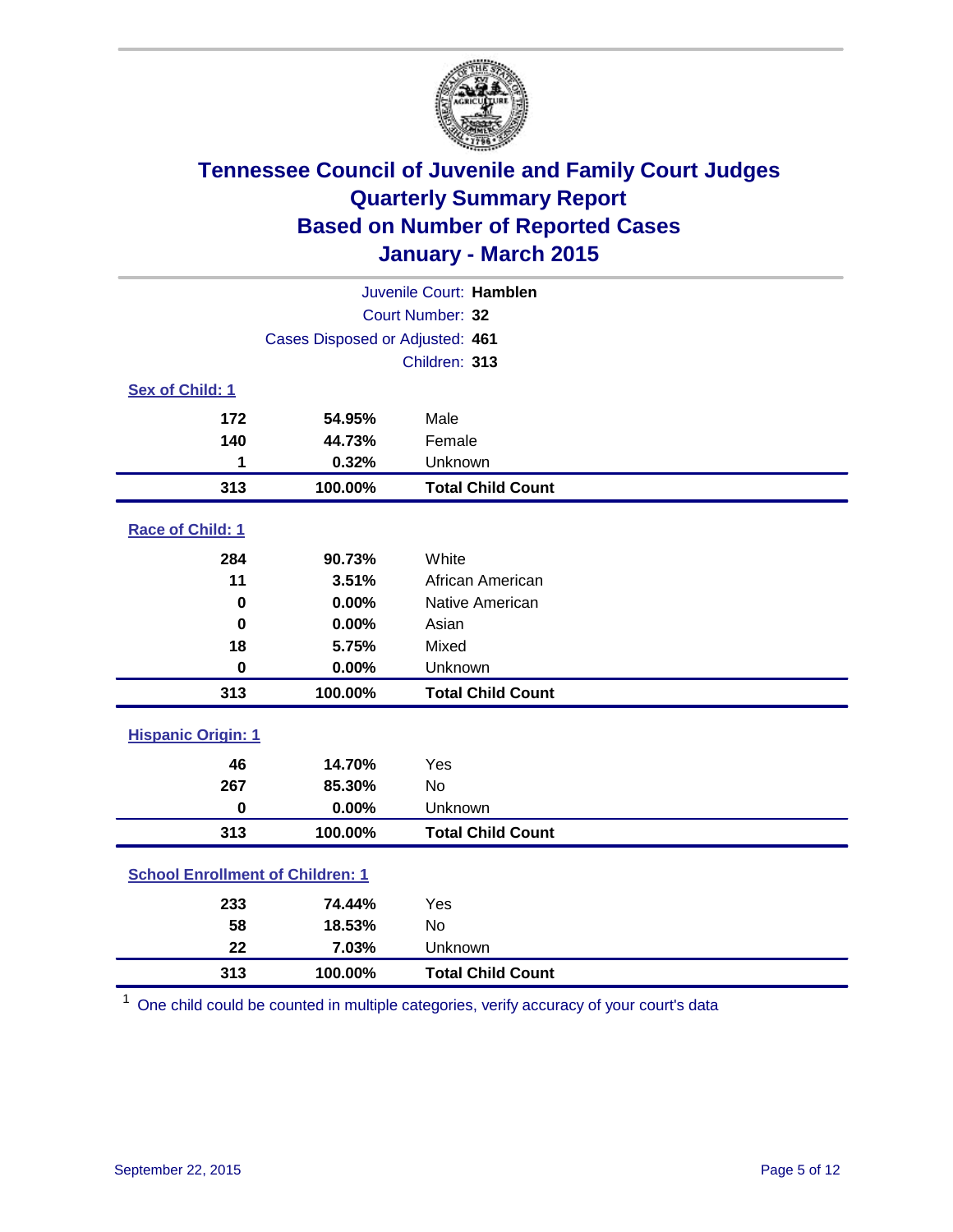

Court Number: **32** Juvenile Court: **Hamblen** Cases Disposed or Adjusted: **461** Children: **313**

### **Living Arrangement of Child at Time of Referral: 1**

| 313 | 100.00%  | <b>Total Child Count</b>     |
|-----|----------|------------------------------|
| 58  | 18.53%   | Other                        |
| 0   | $0.00\%$ | Unknown                      |
| 0   | $0.00\%$ | Independent                  |
| 0   | $0.00\%$ | In an Institution            |
| 0   | $0.00\%$ | In a Residential Center      |
| 3   | 0.96%    | In a Group Home              |
| 37  | 11.82%   | With Foster Family           |
|     | 0.32%    | With Adoptive Parents        |
| 58  | 18.53%   | <b>With Relatives</b>        |
| 28  | $8.95\%$ | With Father                  |
| 96  | 30.67%   | With Mother                  |
| 1   | 0.32%    | With Mother and Stepfather   |
| 2   | 0.64%    | With Father and Stepmother   |
| 29  | 9.27%    | With Both Biological Parents |
|     |          |                              |

#### **Type of Detention: 2**

| $0.00\%$<br>3.25%<br>$0.00\%$<br>0.00%<br>$0.00\%$<br>$0.00\%$<br>$0.00\%$<br>96.75% | Non-Secure Placement<br>Juvenile Detention Facility<br>Jail - Complete Separation<br>Jail - Partial Separation<br>Jail - No Separation<br><b>Psychiatric Hospital</b><br><b>Unknown</b><br>Does Not Apply |       |
|--------------------------------------------------------------------------------------|-----------------------------------------------------------------------------------------------------------------------------------------------------------------------------------------------------------|-------|
| 100.00%                                                                              | <b>Total Detention Count</b>                                                                                                                                                                              |       |
|                                                                                      | $0.00\%$                                                                                                                                                                                                  | Other |

<sup>1</sup> One child could be counted in multiple categories, verify accuracy of your court's data

If different than number of Cases (461) verify accuracy of your court's data.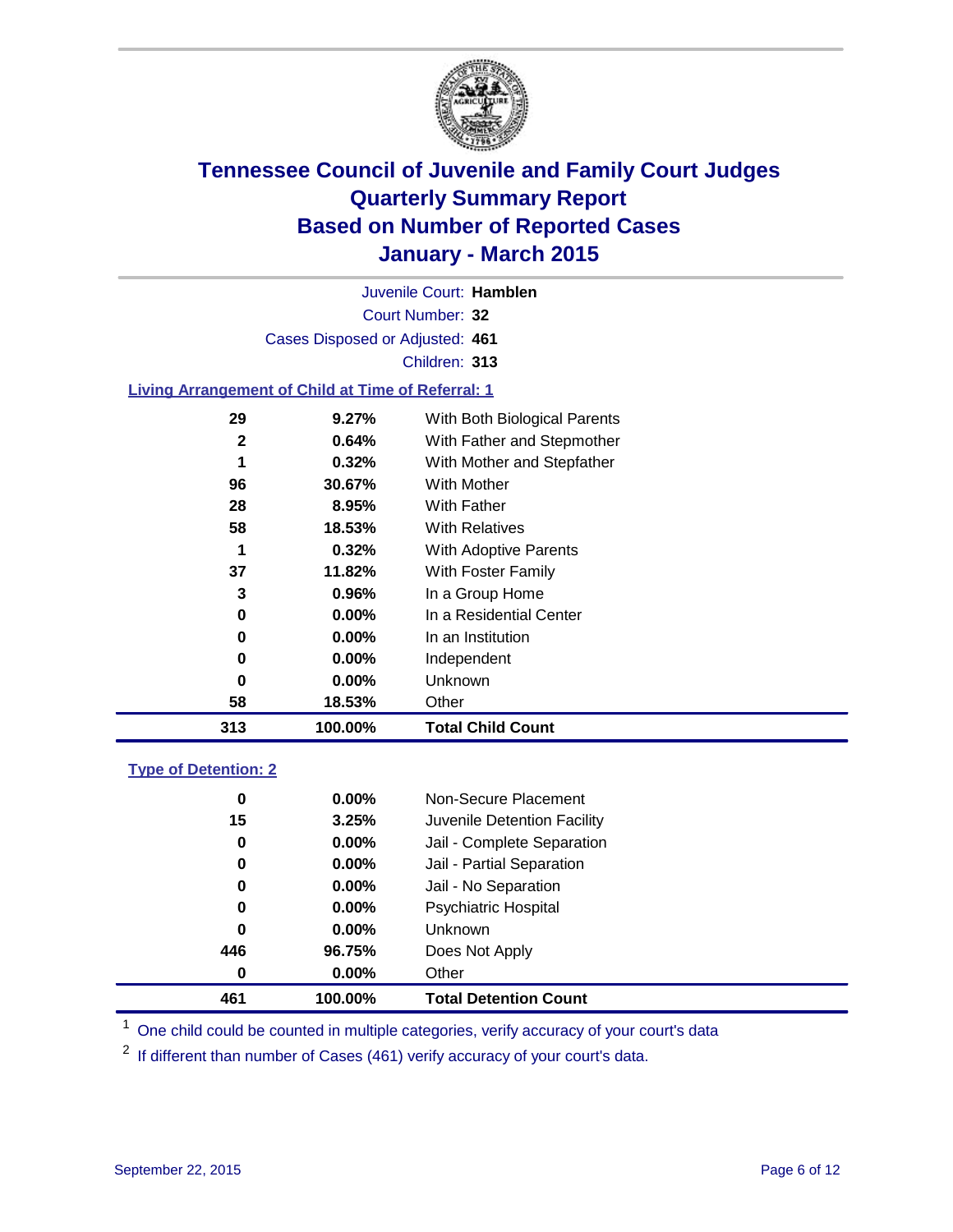

|                                                    | Juvenile Court: Hamblen         |                                      |  |  |  |  |  |
|----------------------------------------------------|---------------------------------|--------------------------------------|--|--|--|--|--|
|                                                    | Court Number: 32                |                                      |  |  |  |  |  |
|                                                    | Cases Disposed or Adjusted: 461 |                                      |  |  |  |  |  |
|                                                    | Children: 313                   |                                      |  |  |  |  |  |
| <b>Placement After Secure Detention Hearing: 1</b> |                                 |                                      |  |  |  |  |  |
| 14                                                 | 3.04%                           | Returned to Prior Living Arrangement |  |  |  |  |  |
| 0                                                  | 0.00%                           | Juvenile Detention Facility          |  |  |  |  |  |
| 0                                                  | 0.00%                           | Jail                                 |  |  |  |  |  |
| 1                                                  | 0.22%                           | Shelter / Group Home                 |  |  |  |  |  |
| 0                                                  | $0.00\%$                        | <b>Foster Family Home</b>            |  |  |  |  |  |
| 0                                                  | 0.00%                           | <b>Psychiatric Hospital</b>          |  |  |  |  |  |
| 0                                                  | 0.00%                           | Unknown                              |  |  |  |  |  |
| 446                                                | 96.75%                          | Does Not Apply                       |  |  |  |  |  |
| 0                                                  | 0.00%                           | Other                                |  |  |  |  |  |
| 461                                                | 100.00%                         | <b>Total Placement Count</b>         |  |  |  |  |  |
| <b>Intake Actions: 2</b>                           |                                 |                                      |  |  |  |  |  |
|                                                    |                                 |                                      |  |  |  |  |  |
| 251                                                | 50.71%                          | <b>Petition Filed</b>                |  |  |  |  |  |
| 13                                                 | 2.63%                           | <b>Motion Filed</b>                  |  |  |  |  |  |
| $\bf{0}$                                           | 0.00%                           | <b>Citation Processed</b>            |  |  |  |  |  |
| 0                                                  | 0.00%                           | Notification of Paternity Processed  |  |  |  |  |  |
| 229                                                | 46.26%                          | Scheduling of Judicial Review        |  |  |  |  |  |
| $\bf{0}$                                           | 0.00%                           | Scheduling of Administrative Review  |  |  |  |  |  |
| 0                                                  | 0.00%                           | Scheduling of Foster Care Review     |  |  |  |  |  |
| 0                                                  | 0.00%                           | Unknown                              |  |  |  |  |  |
| 1                                                  | 0.20%                           | Does Not Apply                       |  |  |  |  |  |
| 1                                                  | 0.20%                           | Other                                |  |  |  |  |  |
| 495                                                | 100.00%                         | <b>Total Intake Count</b>            |  |  |  |  |  |

<sup>1</sup> If different than number of Cases (461) verify accuracy of your court's data.

<sup>2</sup> If different than number of Referral Reasons (495), verify accuracy of your court's data.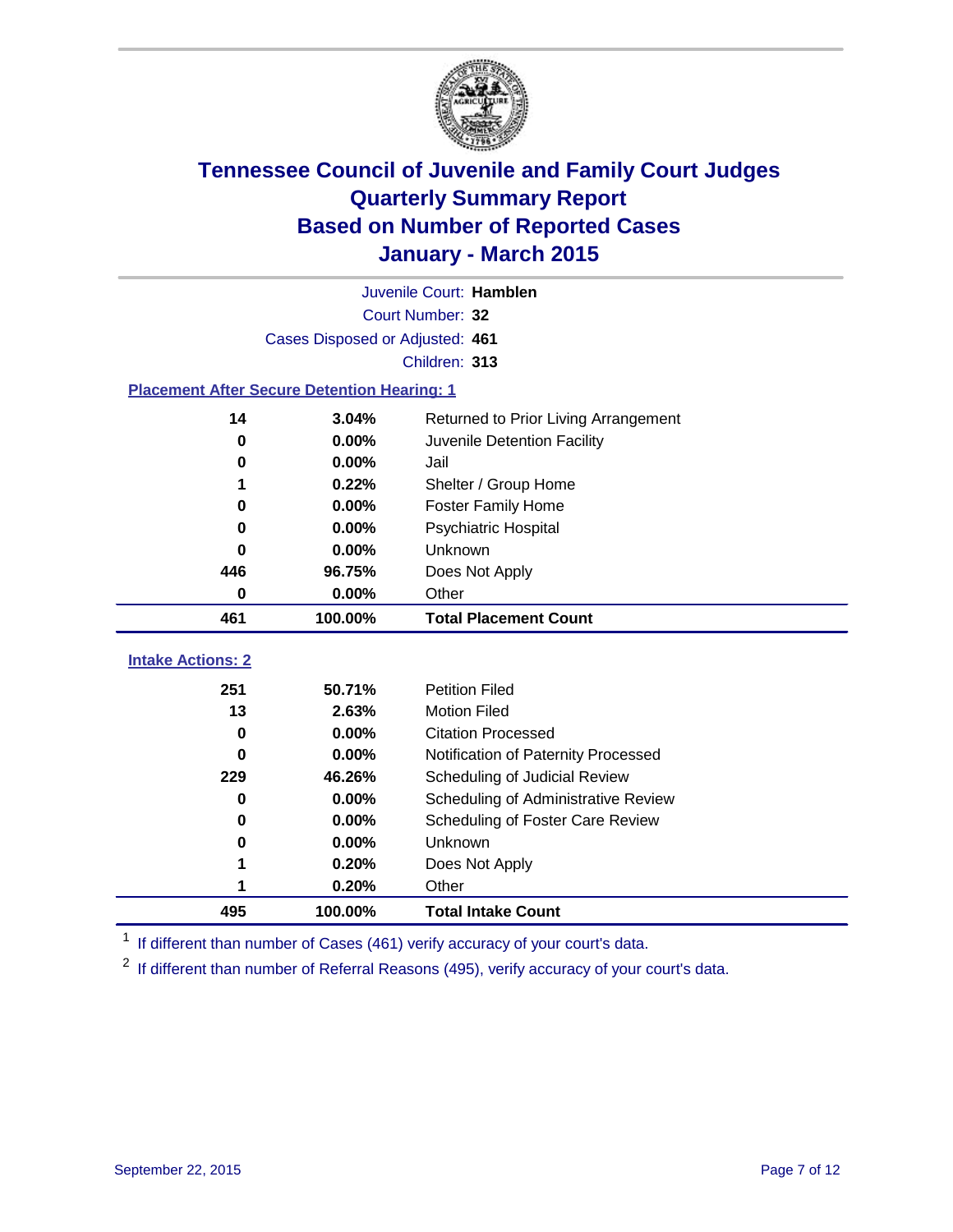

Court Number: **32** Juvenile Court: **Hamblen** Cases Disposed or Adjusted: **461** Children: **313**

### **Last Grade Completed by Child: 1**

| 313           | 100.00%        | <b>Total Child Count</b> |
|---------------|----------------|--------------------------|
| 0             | 0.00%          | Other                    |
| 1             | 0.32%          | Unknown                  |
| 1             | 0.32%          | Never Attended School    |
| $\pmb{0}$     | 0.00%          | Graduated                |
| 1             | 0.32%          | <b>GED</b>               |
| 0             | 0.00%          | Non-Graded Special Ed    |
| 0             | 0.00%          | 12th Grade               |
| 16            | 5.11%          | 11th Grade               |
| 33            | 10.54%         | 10th Grade               |
| $\mathbf 0$   | 0.00%          | 9th Grade                |
| 38            | 12.14%         | 9th Grade                |
| $\bf{0}$      | 0.00%          | 8th Grade                |
| 45            | 14.38%         | 8th Grade                |
| $\mathbf 0$   | 0.00%          | 7th Grade                |
| 16            | 5.11%          | 7th Grade                |
| $\mathbf 0$   | 0.00%          | 6th Grade                |
| 23            | 7.35%          | 6th Grade                |
| 0             | 0.00%          | 5th Grade                |
| 13            | 0.00%<br>4.15% | 5th Grade                |
| 8<br>$\bf{0}$ | 2.56%          | 4th Grade<br>4th Grade   |
| $\pmb{0}$     | 0.00%          | 3rd Grade                |
| 9             | 2.88%          | 3rd Grade                |
| 0             | 0.00%          | 2nd Grade                |
| 10            | 3.19%          | 2nd Grade                |
| $\pmb{0}$     | 0.00%          | 1st Grade                |
| 8             | 2.56%          | 1st Grade                |
| 12            | 3.83%          | Kindergarten             |
| 4             | 1.28%          | Preschool                |
| 75            | 23.96%         | Too Young for School     |
|               |                |                          |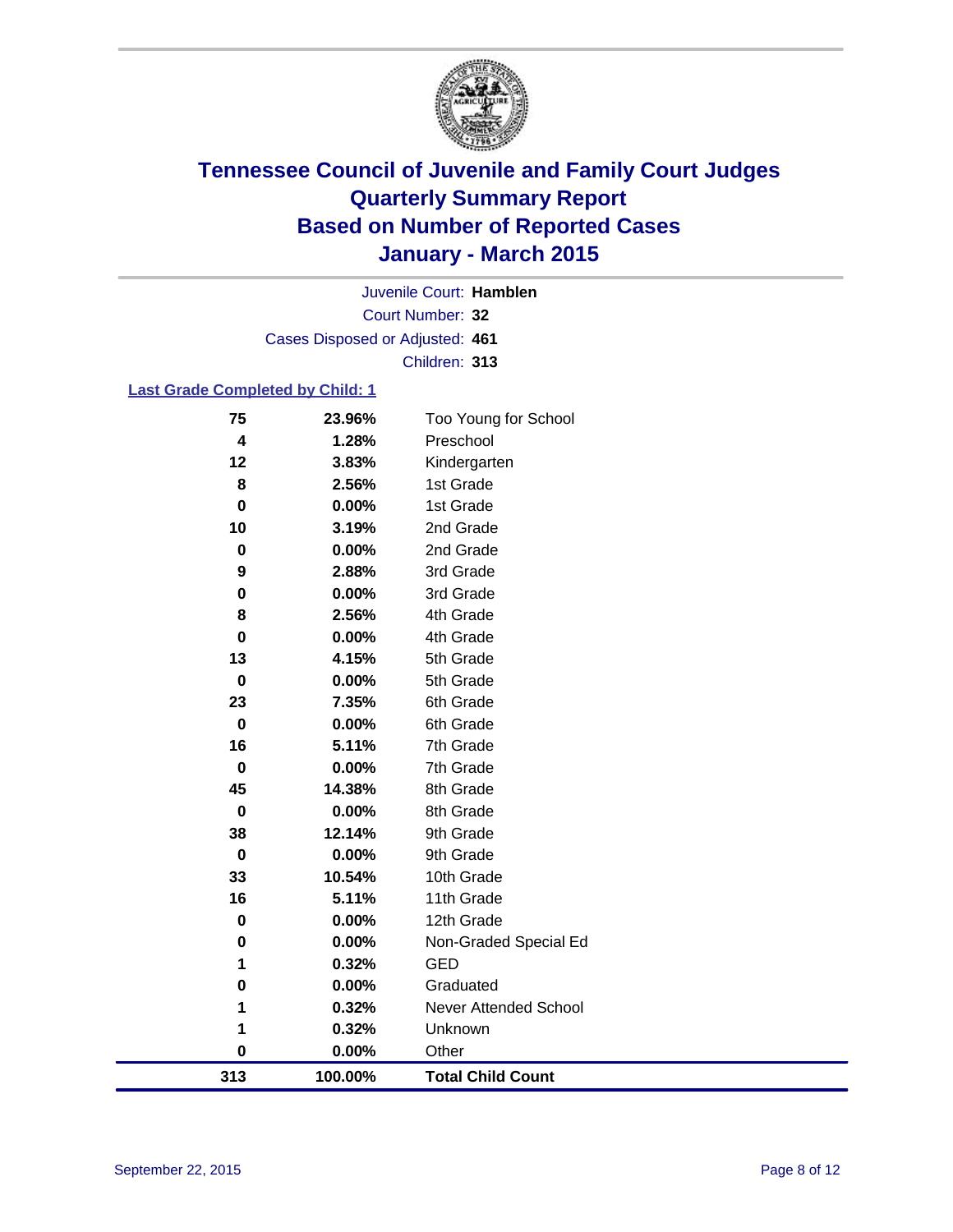

|                                                                                         | Juvenile Court: Hamblen         |                          |  |  |
|-----------------------------------------------------------------------------------------|---------------------------------|--------------------------|--|--|
|                                                                                         | Court Number: 32                |                          |  |  |
|                                                                                         | Cases Disposed or Adjusted: 461 |                          |  |  |
|                                                                                         | Children: 313                   |                          |  |  |
| <b>Enrolled in Special Education: 1</b>                                                 |                                 |                          |  |  |
| 4                                                                                       | 1.28%<br>Yes                    |                          |  |  |
| 282                                                                                     | 90.10%<br>No.                   |                          |  |  |
| 27                                                                                      | 8.63%<br><b>Unknown</b>         |                          |  |  |
| 100.00%<br>313                                                                          |                                 | <b>Total Child Count</b> |  |  |
| One child could be counted in multiple categories, verify accuracy of your court's data |                                 |                          |  |  |

**Action Executed By: 1**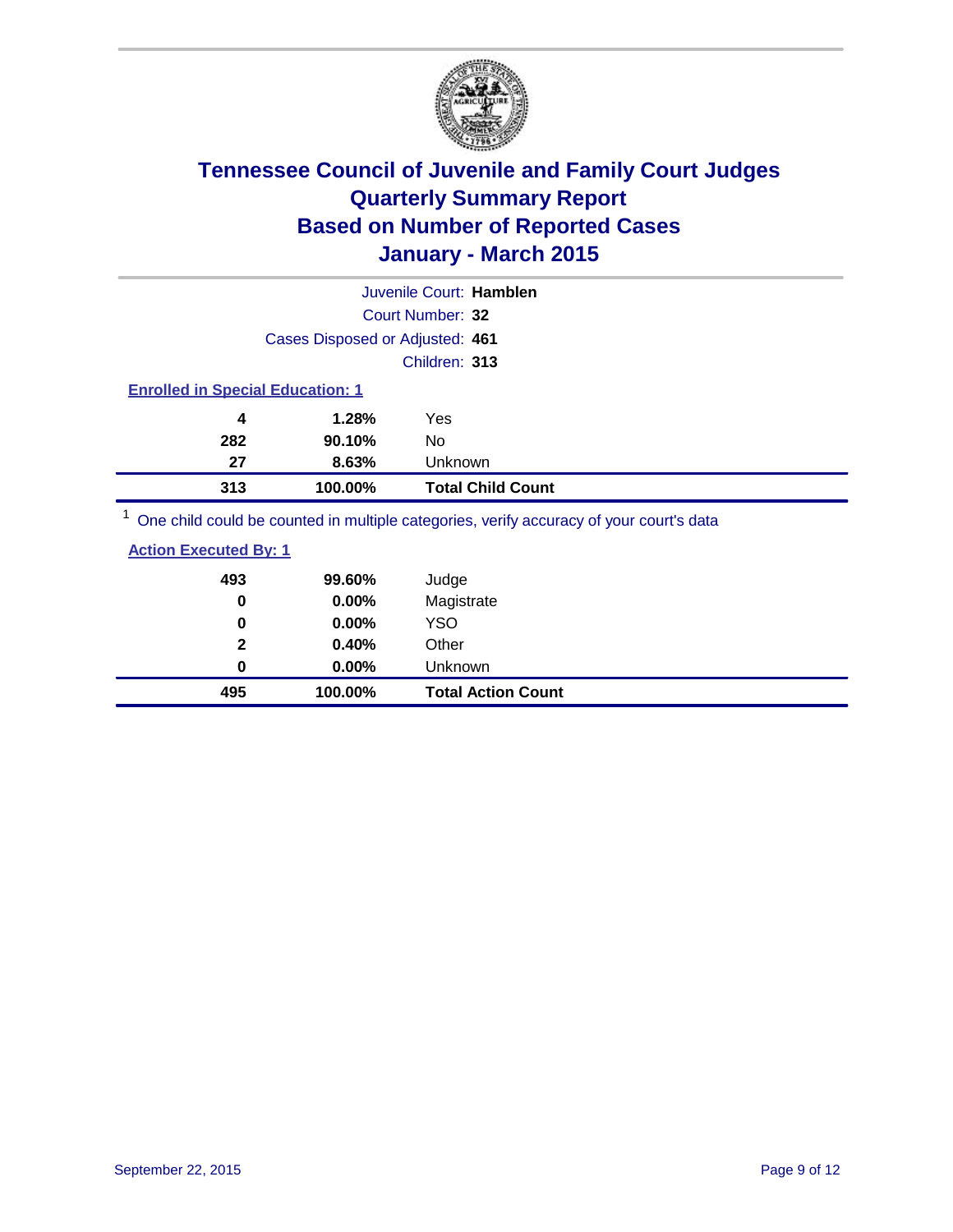

Court Number: **32** Juvenile Court: **Hamblen** Cases Disposed or Adjusted: **461** Children: **313**

### **Formal / Informal Actions: 1**

| 16  | 3.23%    | Dismissed                                        |
|-----|----------|--------------------------------------------------|
| 9   | 1.82%    | Retired / Nolle Prosequi                         |
| 26  | 5.25%    | <b>Complaint Substantiated Delinquent</b>        |
| 16  | 3.23%    | <b>Complaint Substantiated Status Offender</b>   |
| 67  | 13.54%   | <b>Complaint Substantiated Dependent/Neglect</b> |
| 0   | $0.00\%$ | <b>Complaint Substantiated Abused</b>            |
| 0   | $0.00\%$ | <b>Complaint Substantiated Mentally III</b>      |
| 53  | 10.71%   | Informal Adjustment                              |
| 3   | 0.61%    | <b>Pretrial Diversion</b>                        |
| 0   | $0.00\%$ | <b>Transfer to Adult Court Hearing</b>           |
| 0   | $0.00\%$ | Charges Cleared by Transfer to Adult Court       |
| 29  | 5.86%    | Special Proceeding                               |
| 68  | 13.74%   | <b>Review Concluded</b>                          |
| 208 | 42.02%   | Case Held Open                                   |
| 0   | $0.00\%$ | Other                                            |
| 0   | $0.00\%$ | Unknown                                          |
| 495 | 100.00%  | <b>Total Action Count</b>                        |

<sup>1</sup> If different than number of Referral Reasons (495), verify accuracy of your court's data.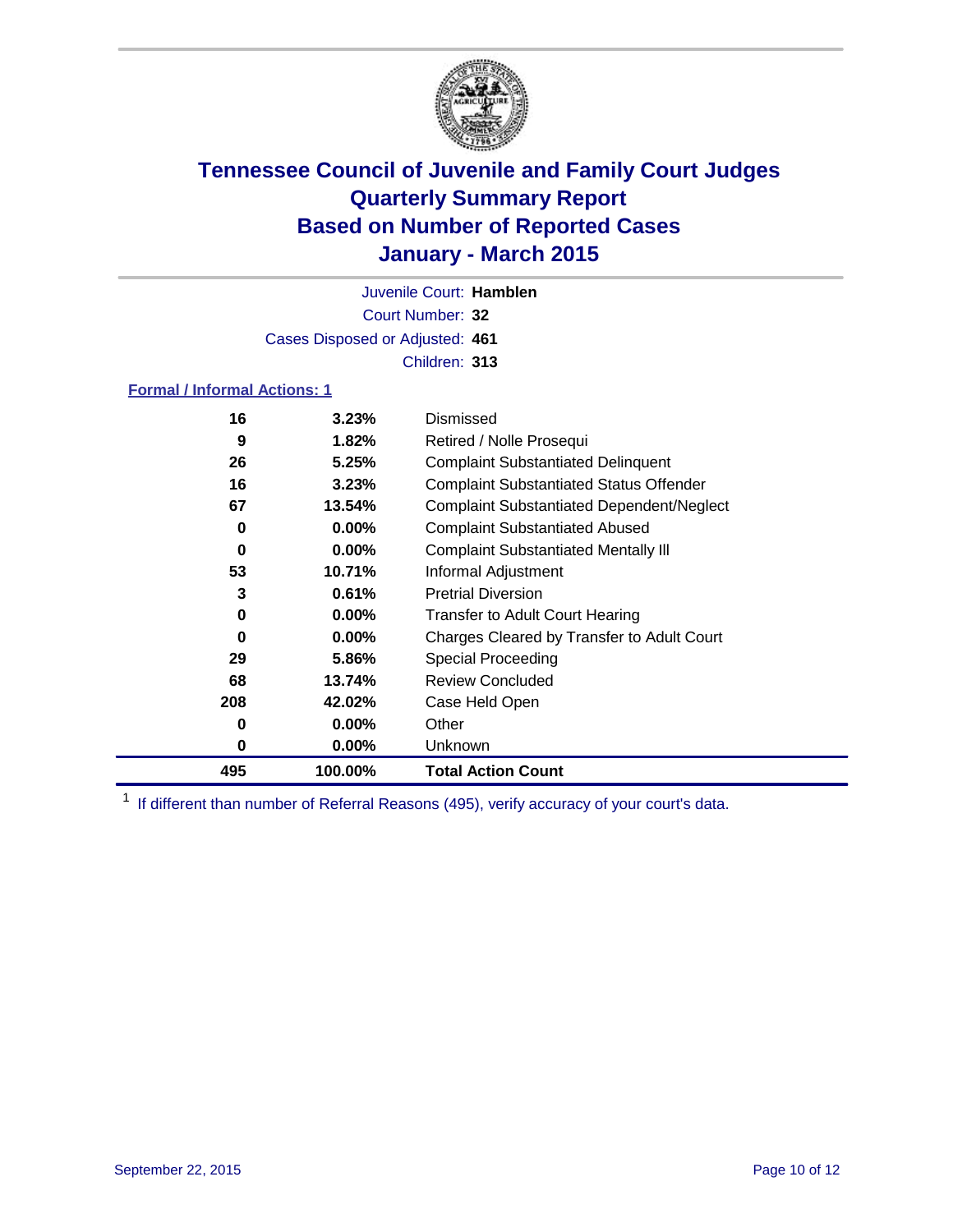

|                       |                                 | Juvenile Court: Hamblen                               |
|-----------------------|---------------------------------|-------------------------------------------------------|
|                       |                                 | Court Number: 32                                      |
|                       | Cases Disposed or Adjusted: 461 |                                                       |
|                       |                                 | Children: 313                                         |
| <b>Case Outcomes:</b> |                                 | There can be multiple outcomes for one child or case. |
| 24                    | 2.74%                           | Case Dismissed                                        |
| 17                    | 1.94%                           | Case Retired or Nolle Prosequi                        |
| 4                     | 0.46%                           | Warned / Counseled                                    |
| 199                   | 22.74%                          | Held Open For Review                                  |
| 20                    | 2.29%                           | Supervision / Probation to Juvenile Court             |
| 23                    | 2.63%                           | <b>Probation to Parents</b>                           |
| 1                     | 0.11%                           | Referral to Another Entity for Supervision / Service  |
| 9                     | 1.03%                           | Referred for Mental Health Counseling                 |
| 10                    | 1.14%                           | Referred for Alcohol and Drug Counseling              |
| 0                     | 0.00%                           | Referred to Alternative School                        |
| 0                     | 0.00%                           | Referred to Private Child Agency                      |
| 2                     | 0.23%                           | Referred to Defensive Driving School                  |
| 0                     | 0.00%                           | Referred to Alcohol Safety School                     |
| 3                     | 0.34%                           | Referred to Juvenile Court Education-Based Program    |
| 3                     | 0.34%                           | Driver's License Held Informally                      |
| 0                     | 0.00%                           | <b>Voluntary Placement with DMHMR</b>                 |
| 0                     | 0.00%                           | <b>Private Mental Health Placement</b>                |
| 0                     | 0.00%                           | <b>Private MR Placement</b>                           |
| 0                     | 0.00%                           | Placement with City/County Agency/Facility            |
| 0                     | 0.00%                           | Placement with Relative / Other Individual            |
| 9                     | 1.03%                           | Fine                                                  |
| 42                    | 4.80%                           | <b>Public Service</b>                                 |
| 6                     | 0.69%                           | Restitution                                           |
| 0                     | 0.00%                           | <b>Runaway Returned</b>                               |
| 11                    | 1.26%                           | No Contact Order                                      |
| 3                     | 0.34%                           | Injunction Other than No Contact Order                |
| 1                     | 0.11%                           | <b>House Arrest</b>                                   |
| 0                     | 0.00%                           | <b>Court Defined Curfew</b>                           |
| 0                     | 0.00%                           | Dismissed from Informal Adjustment                    |
| 0                     | 0.00%                           | <b>Dismissed from Pretrial Diversion</b>              |
| 0                     | 0.00%                           | Released from Probation                               |
| 0                     | 0.00%                           | <b>Transferred to Adult Court</b>                     |
| 0                     | 0.00%                           | <b>DMHMR Involuntary Commitment</b>                   |
| 0                     | 0.00%                           | <b>DCS Commitment - Determinate</b>                   |